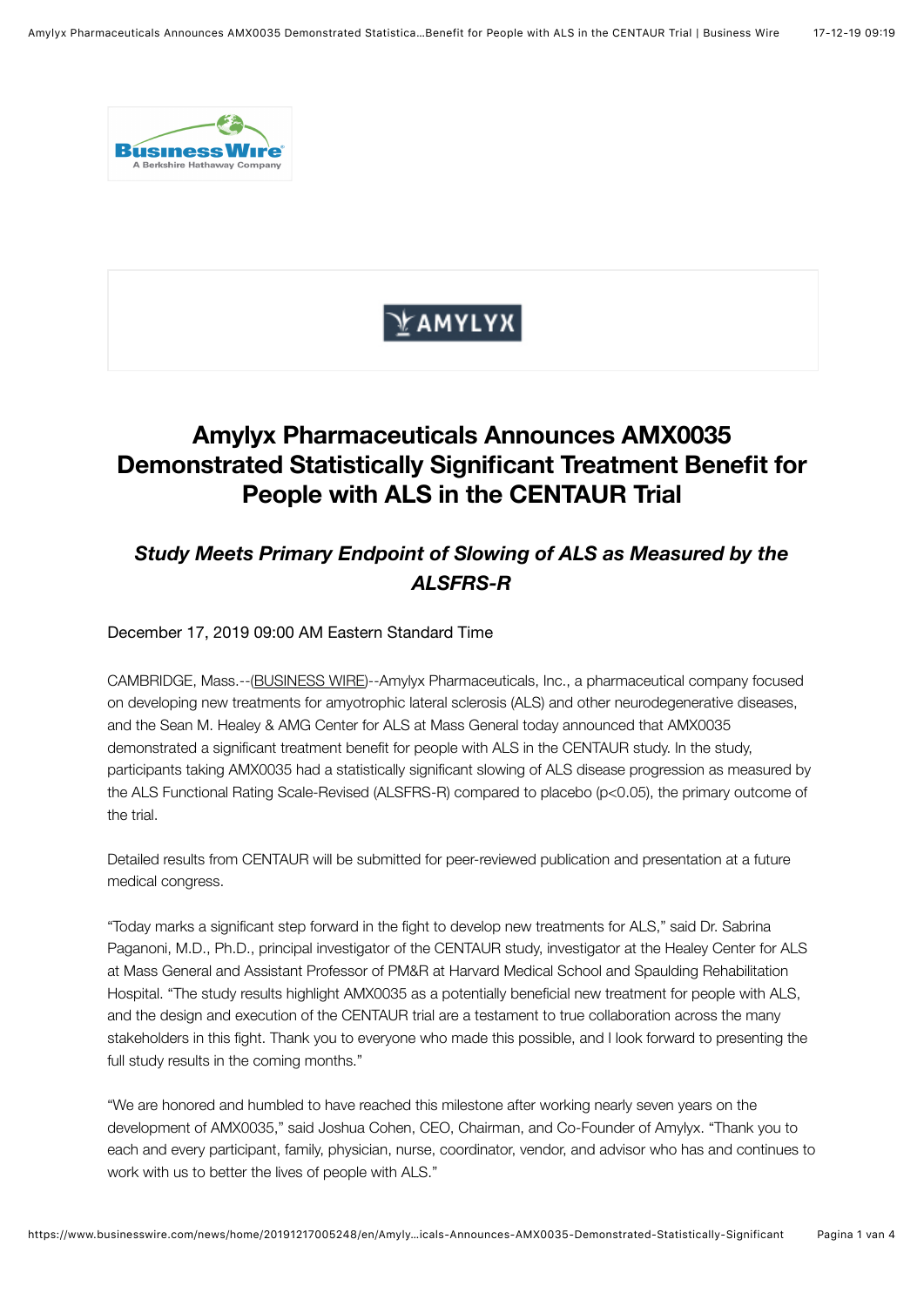"With these results, Amylyx now has a responsibility to move ahead as efficiently as possible, as people living with ALS don't have time to wait," said Justin Klee, President and Co-Founder of Amylyx. "We will work closely with the FDA and the ALS community, including the wonderful Northeast ALS Consortium leadership and member sites that conducted the CENTAUR trial, to decide next steps and will continue to keep everyone informed."

Participants in CENTAUR were given the option after the trial to enroll in an open-label extension study to receive treatment with AMX0035. Nearly 90 percent of participants who completed CENTAUR elected to enroll in the extension study. Interim data from the ongoing extension study will be presented in 2020.

In addition, the company will provide an update on regulatory plans and further details on expanded access plans in early 2020.

"ALS Finding a Cure is proud to have catalyzed and supported the CENTAUR study, and I am encouraged by what the results mean for people living with ALS. Our team at the Mass General Neurological Clinical Research Institute is proud of this collaboration with Amylyx and our colleagues in the Northeast ALS Consortium on this important study," commented Dr. Merit Cudkowicz, Chief Medical Officer from ALS Finding a Cure®, Director of the Healey Center for ALS, Chief of Neurology at Mass General, and the Julieanne Dorn Professor of Neurology at Harvard Medical School. "We look forward to advancing this research and what it might mean for those living with ALS."

Dr. Neil Thakur, executive vice president for mission strategy at The ALS Association, added, "We are proud to have supported AMX0035 and Amylyx from an early stage and are very excited about what AMX0035 may accomplish for people with ALS. This company and study team have focused on the patient perspective during the design and conduct of this study and we are happy to work with and innovate together with them. We are excited to continue to collaborate on this therapy in the future."

Dr. Rudolph Tanzi, Ph.D., Kennedy Professor of Neurology, Massachusetts General Hospital, chair of the Cure Alzheimer's Fund Research Leadership Group and chair of the Amylyx SAB, shared, "The positive results from the CENTAUR ALS study demonstrate that the novel mechanism of AMX0035 may represent a new treatment approach for not only ALS, but for Alzheimer's disease. I am very excited about the demonstrated benefit of AMX0035 in people with ALS, and look forward to the results from the ongoing PEGASUS trial for people with Alzheimer's disease."

ALS, also known as Lou Gehrig's disease, is a progressive neurodegenerative disease that affects nerve cells in the brain and the spinal cord. The progressive neurodegeneration in ALS eventually leads to the death of motor neurons and loss of the ability of the brain to initiate and control muscle movement. With muscle action progressively affected, patients in the later stages of the disease may become paralyzed and unable to breathe normally.

## **About AMX0035**

AMX0035 is Amylyx' first in class investigational therapy designed to reduce neuronal death and dysfunction. AMX0035 targets mitochondrial and endoplasmic reticulum dependent neuronal degeneration pathways.

# **About CENTAUR**

CENTAUR was a 24-week, randomized, double-blind, placebo-controlled Phase II clinical trial that evaluated the safety and tolerability of AMX0035 and assessed the drug's impact on disease progression as measured by the revised Amyotrophic Lateral Sclerosis Functional Rating Scale (ALSFRS-R) when compared to placebo.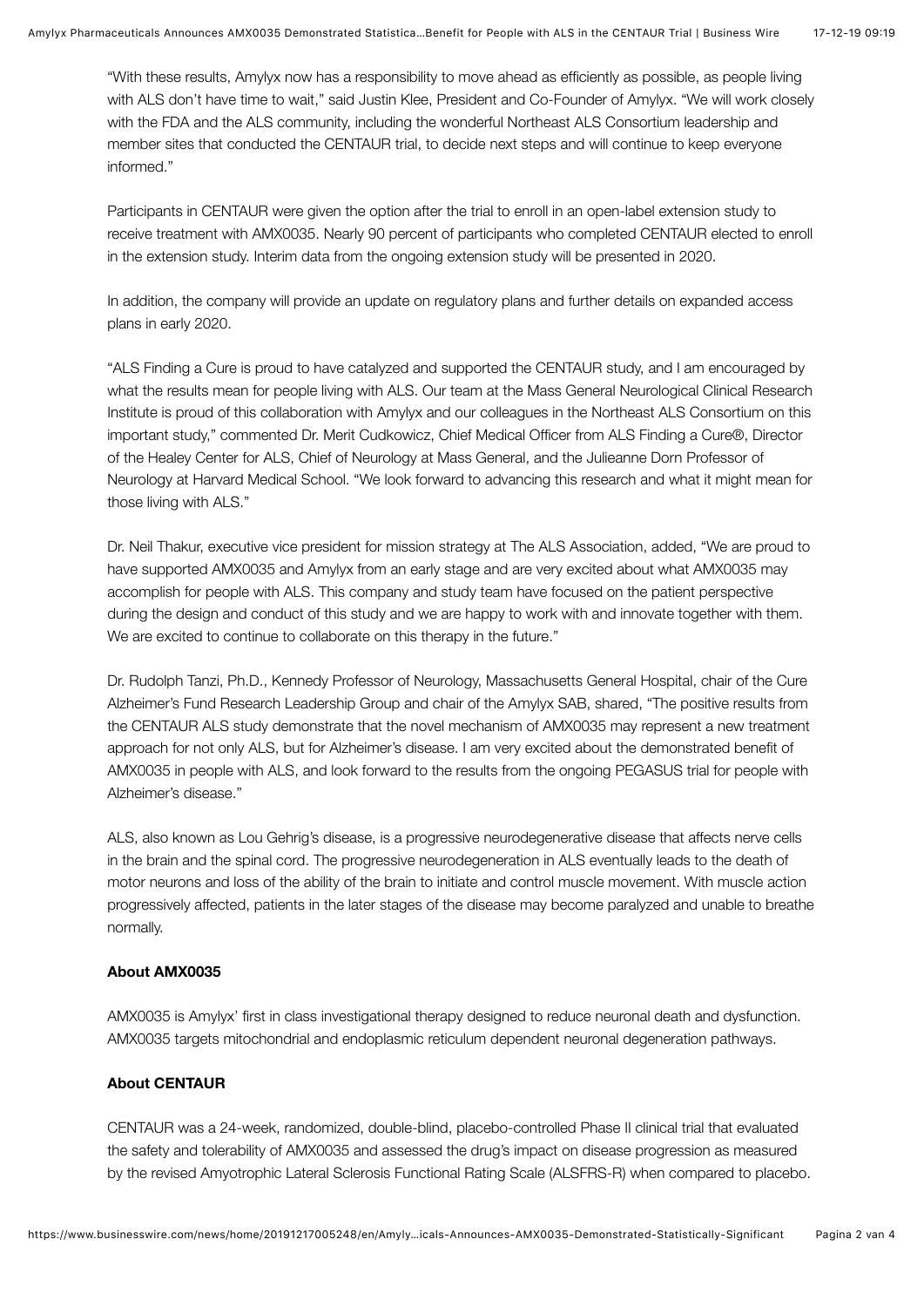The trial also assessed the effects of AMX0035 on other measures that are critical to people with ALS, including muscle strength, lung vital capacity, and biomarkers of neuronal degeneration.

CENTAUR enrolled patients 18-80 years old with definite ALS and within 18 months of symptom onset. The trial did not restrict patients from receiving edaravone or riluzole. The CENTAUR study was conducted by investigators at 25 top ALS medical centers through the Northeast ALS (NEALS) consortium. NEALS is an international, independent, non-profit group of researchers who collaboratively conduct clinical research in Amyotrophic Lateral Sclerosis (ALS) and other motor neuron diseases. NEALS researchers are dedicated to finding treatments for people with ALS and motor neuron disease as rapidly as possible.

More information on the CENTAUR trial can be found at [http://amylyx.com/trials/](https://cts.businesswire.com/ct/CT?id=smartlink&url=http%3A%2F%2Famylyx.com%2Fresearchers-physicians%2Fsciencepipeline%2F&esheet=52148069&newsitemid=20191217005248&lan=en-US&anchor=http%3A%2F%2Famylyx.com%2Ftrials%2F&index=1&md5=cef81b75e6ba577ef3a806321dda8e8b) or [www.clinicaltrials.gov](https://cts.businesswire.com/ct/CT?id=smartlink&url=http%3A%2F%2Fwww.clinicaltrials.gov&esheet=52148069&newsitemid=20191217005248&lan=en-US&anchor=www.clinicaltrials.gov&index=2&md5=f32e226b324b039f880a1e58b998d156), NCT03127514.

In addition, there is an open label extension study (CENTAUR-OLE) allowing enrolled participants to continue to receive AMX0035. More information on the open label extension can be found at [http://amylyx.com/trials/](https://cts.businesswire.com/ct/CT?id=smartlink&url=http%3A%2F%2Famylyx.com%2Fresearchers-physicians%2Fsciencepipeline%2F&esheet=52148069&newsitemid=20191217005248&lan=en-US&anchor=http%3A%2F%2Famylyx.com%2Ftrials%2F&index=3&md5=1ebcba41f12da99c447b43a0bddbfaaf) or [www.clinicaltrials.gov,](https://cts.businesswire.com/ct/CT?id=smartlink&url=http%3A%2F%2Fwww.clinicaltrials.gov&esheet=52148069&newsitemid=20191217005248&lan=en-US&anchor=www.clinicaltrials.gov&index=4&md5=c46a17defd21cfeef4bb2c6f4c31aece) NCT03488524.

CENTAUR was the recipient of the ALS ACT grant, and is supported by [ALS Finding a Cure®,](https://cts.businesswire.com/ct/CT?id=smartlink&url=http%3A%2F%2Fwww.alsfindingacure.org%2F&esheet=52148069&newsitemid=20191217005248&lan=en-US&anchor=ALS+Finding+a+Cure%26%23174%3B&index=5&md5=c06e94eaf1ffc6d7a7b67f68723a3ae2)-a program of [The Leandro P. Rizzuto Foundation, T](https://cts.businesswire.com/ct/CT?id=smartlink&url=https%3A%2F%2Fwww.massgeneral.org%2Fncri%2F&esheet=52148069&newsitemid=20191217005248&lan=en-US&anchor=Mass+General+Neurology+Clinical+Research+Institute&index=8&md5=ad93939868bd1e7c3a74eb07877391fb)[he ALS Associatio](https://cts.businesswire.com/ct/CT?id=smartlink&url=http%3A%2F%2Fwww.alsa.org%2F&esheet=52148069&newsitemid=20191217005248&lan=en-US&anchor=The+ALS+Association&index=6&md5=8d9438a45b651da23c77744546d0b5b7)[n, the](https://cts.businesswire.com/ct/CT?id=smartlink&url=https%3A%2F%2Fwww.massgeneral.org%2Fncri%2F&esheet=52148069&newsitemid=20191217005248&lan=en-US&anchor=Mass+General+Neurology+Clinical+Research+Institute&index=8&md5=ad93939868bd1e7c3a74eb07877391fb) [Northeast ALS Consortiu](https://cts.businesswire.com/ct/CT?id=smartlink&url=https%3A%2F%2Fwww.neals.org%2F&esheet=52148069&newsitemid=20191217005248&lan=en-US&anchor=Northeast+ALS+Consortium&index=7&md5=c7ae42dfe8b931818a7b793327387f97)[m, Mass General](https://cts.businesswire.com/ct/CT?id=smartlink&url=https%3A%2F%2Fwww.massgeneral.org%2Fncri%2F&esheet=52148069&newsitemid=20191217005248&lan=en-US&anchor=Mass+General+Neurology+Clinical+Research+Institute&index=8&md5=ad93939868bd1e7c3a74eb07877391fb) Neurology Clinical Research Institute, and was funded in part by the ALS Ice Bucket Challenge.

#### **About Amylyx Pharmaceuticals**

Amylyx Pharmaceuticals, Inc. is a pharmaceutical company developing a novel therapeutic for Amyotrophic Lateral Sclerosis (ALS), Alzheimer's disease and other neurodegenerative diseases. For more information, visit [www.amylyx.com](https://cts.businesswire.com/ct/CT?id=smartlink&url=http%3A%2F%2Fwww.amylyx.com&esheet=52148069&newsitemid=20191217005248&lan=en-US&anchor=www.amylyx.com&index=9&md5=939ab8ef17a9ad3455ad75994577a5b5) and follow us on [LinkedIn](https://cts.businesswire.com/ct/CT?id=smartlink&url=https%3A%2F%2Fwww.linkedin.com%2Fcompany%2Famylyx%2F&esheet=52148069&newsitemid=20191217005248&lan=en-US&anchor=LinkedIn&index=10&md5=488e0b9d342d0cddc95cd4f5c6fbf22a) and [Twitter.](https://cts.businesswire.com/ct/CT?id=smartlink&url=https%3A%2F%2Ftwitter.com%2FAmylyxPharma&esheet=52148069&newsitemid=20191217005248&lan=en-US&anchor=Twitter&index=11&md5=ae8ceac5030c3bd09549c7dec3409fe7)

#### **About the Sean M. Healey & AMG Center for ALS at Mass General**

The Sean M. Healey & AMG Center for ALS at Mass General includes a diverse team of researchers, clinicians, project managers, and information technologists who are determined to accelerate the pace of ALS therapy development. Under the leadership of Merit Cudkowicz, MD, and a Science Advisory Council of international experts, Healey faculty partner with scientists, clinicians, and people with ALS from all over the world in a shared mission to develop treatments to cure ALS. For more information, visit [www.massgeneral.org/neurology/als](https://cts.businesswire.com/ct/CT?id=smartlink&url=http%3A%2F%2Fwww.massgeneral.org%2Fneurology%2Fals&esheet=52148069&newsitemid=20191217005248&lan=en-US&anchor=www.massgeneral.org%2Fneurology%2Fals&index=12&md5=d74f2077b189097235ea663a23cbe2f7) and follow us on [Twitter.](https://cts.businesswire.com/ct/CT?id=smartlink&url=https%3A%2F%2Ftwitter.com%2FMGHNeurology&esheet=52148069&newsitemid=20191217005248&lan=en-US&anchor=Twitter&index=13&md5=b792df1542eb397be57b85fb6cfe13ac)

# **About The ALS Association**

The ALS Association is the largest philanthropic funder of ALS research in the world. The Association funds global research collaborations, provides assistance for people with ALS and their families through its nationwide network of chapters and certified clinical care centers, and advocates for better public policies for people with ALS. The ALS Association builds hope and enhances quality of life while urgently searching for new treatments and a cure. For more information about The ALS Association, visit our website at [www.alsa.org](https://cts.businesswire.com/ct/CT?id=smartlink&url=http%3A%2F%2Fwww.alsa.org%2F&esheet=52148069&newsitemid=20191217005248&lan=en-US&anchor=www.alsa.org&index=14&md5=4015dae08a203b4460d5a8936a36de15).

## **About ALS Finding a Cure**

ALS Finding a Cure® is a research organization dedicated to being a game changer in discovering a cure for this fatal disease. Founded in 2014 by noted philanthropist and Conair Founder and Chairman, Leandro (Lee) Rizzuto, as a tribute to Christie Rizzuto, Lee's daughter-in-law who was diagnosed with ALS in 2009 at the age of 41, and under the joint leadership of Denis Rizzuto and Peter N. Foss, ALS Finding a Cure® is focused on